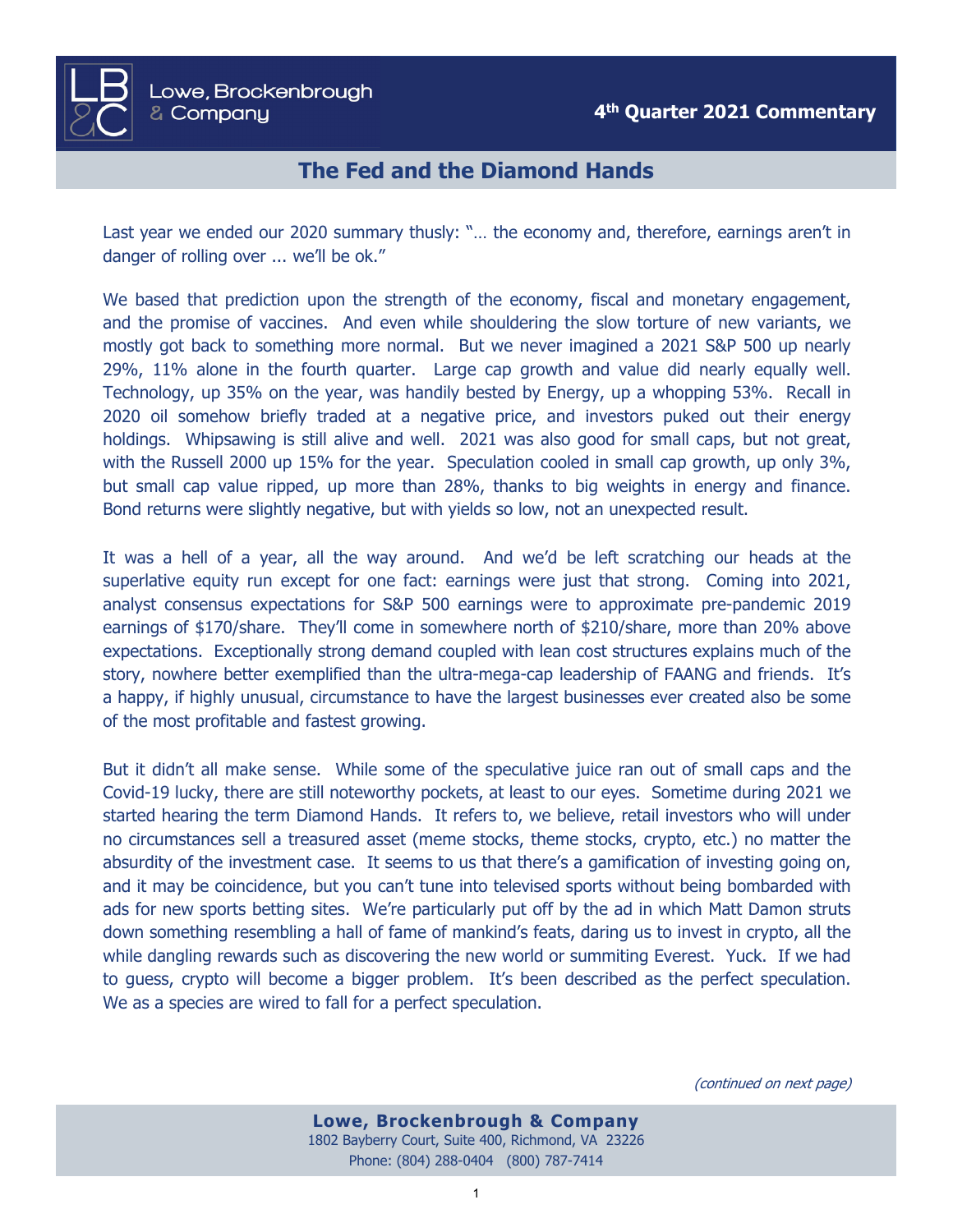

## **The Fed and the Diamond Hands (continued)**

Lowe, Brockenbrough

& Company

And 2021 served up other oddities. The FACTSET chart above is arguably one of the most astonishing of our career: exploding inflation with interest rates near historic lows. It's not supposed to look like this. The last time inflation was this high, the 10-year Treasury was yielding 11%. Ongoing mammoth global central bank bond purchases combined with very low to negative bond yields in the developed international markets are undoubtedly pushing/holding domestic yields down. Add in the trillions of fiscal stimulus, and what you have is an injection of liquidity on a scale heretofore unseen, inflating and overrunning a supply-constrained real economy, and leaking, gushing actually, into the financial system. Everything's being bid up: beef, bourbon, baristas, boats, and, yes, bonds. Ok, we like the b's, but it doesn't matter what letter you start on.

If there's been a policy mistake here, it's that the pandemic's damage to the economy wasn't really like a typical recession where an overheated economy stumbles, squeezing credit, capital spending and employment, and abetting an economy-wide recursive cycle of demand destruction. No. It was more like a tornado blasting down Main Street, demolishing a frightening number of store fronts, but leaving the bulk of the town's economy untouched. The Fed's action in March of 2020 (backstopping the entire bond market) absolutely averted a bankruptcy catastrophe, but once the bond market stood back up (amazingly quickly, actually) and the government was able to get assistance to those directly in need (and too many that weren't), there wasn't that much demand destruction. But the extraordinary measures (massive bond buying and 0% interest rates) kept coming—the old playbook. Actually, it's the new playbook invented during the global financial crisis, and then defaulted to for the pandemic. So it's pretty new as Fed playbooks go, but, to our minds, getting old.

(continued on next page)

**Lowe, Brockenbrough & Company** 1802 Bayberry Court, Suite 400, Richmond, VA 23226 Phone: (804) 288-0404 (800) 787-7414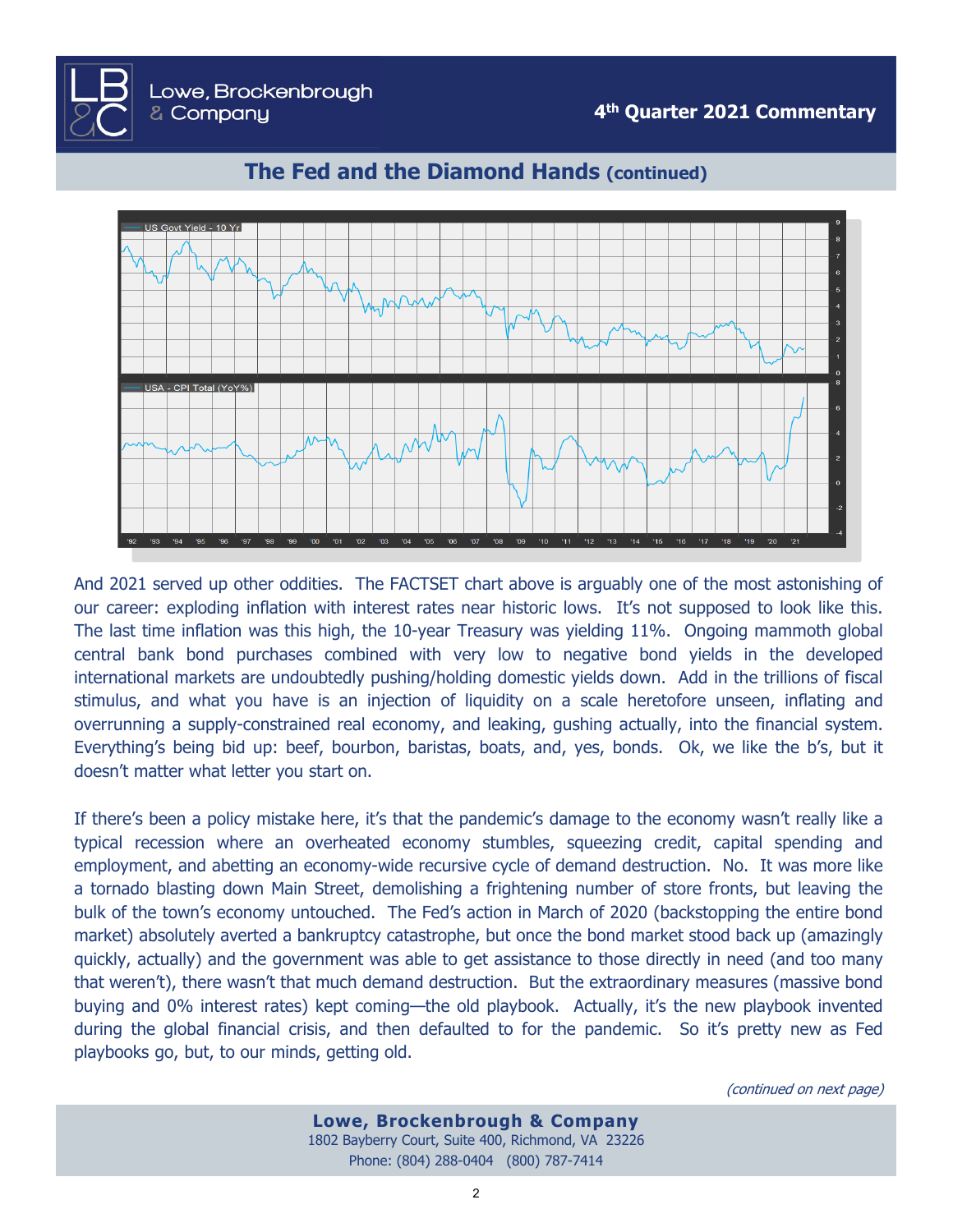## **The Fed and the Diamond Hands (continued)**

This quarter, fortunately, the Fed finally clued in and stopped talking 'transient' inflation, began to taper bond purchases, and brought forward rate hike expectations. But the economy is overstimulated and could strengthen rapidly, as the Omicron wave appears much less deadly and, hopefully, passing quickly. The labor and housing markets will remain tight. (We have supporting charts, but don't want this thing to get too charty.) This argues for persistently higher inflation, even if supply chain bottlenecks are resolved, as we believe they eventually will be. This is a critical juncture. Powerful forces are realigning as it relates to interest rates. The Fed very well may be behind the curve - Wall Street speak for they may have to raise rates beyond expectations to slow things down. Another fear is a sudden surge in longer rates. We're concerned; we've said for a long while now that bond yields are too low. They should rise some, but this isn't the 1970s. There's too much low cost debt in the system for a simple return to previous constructs.

Here we are going to get a little charty one last time. Below is a graph of the average interest rate on existing mortgages plotted against current mortgage rates. When the current mortgage rate rises above the rate on the existing stock of mortgages, the housing market slows because people don't want to or can't move into a more expensive mortgage (home), and that's a big enough brake to slow the whole economy. If longer rates rise too much (more than another 1.25% or so), the housing cycle rolls over, slowing the economy and taking rates, and inflation back down … hopefully. That we've financed/refinanced the stock of mortgages at this very low level is a natural governor on rates. The same dynamic applies to everything else financed with very low cost debt, more or less.



And that's enough on bonds; we'll end on stocks. Historically speaking, initial Fed rate increases aren't bad for equities. It typically means the economy has sufficiently recovered from the previous recession, and the Fed is simply normalizing policy. It actually can be quite bullish, an unambiguous signal that the

(continued on next page)

**Lowe, Brockenbrough & Company** 1802 Bayberry Court, Suite 400, Richmond, VA 23226 Phone: (804) 288-0404 (800) 787-7414